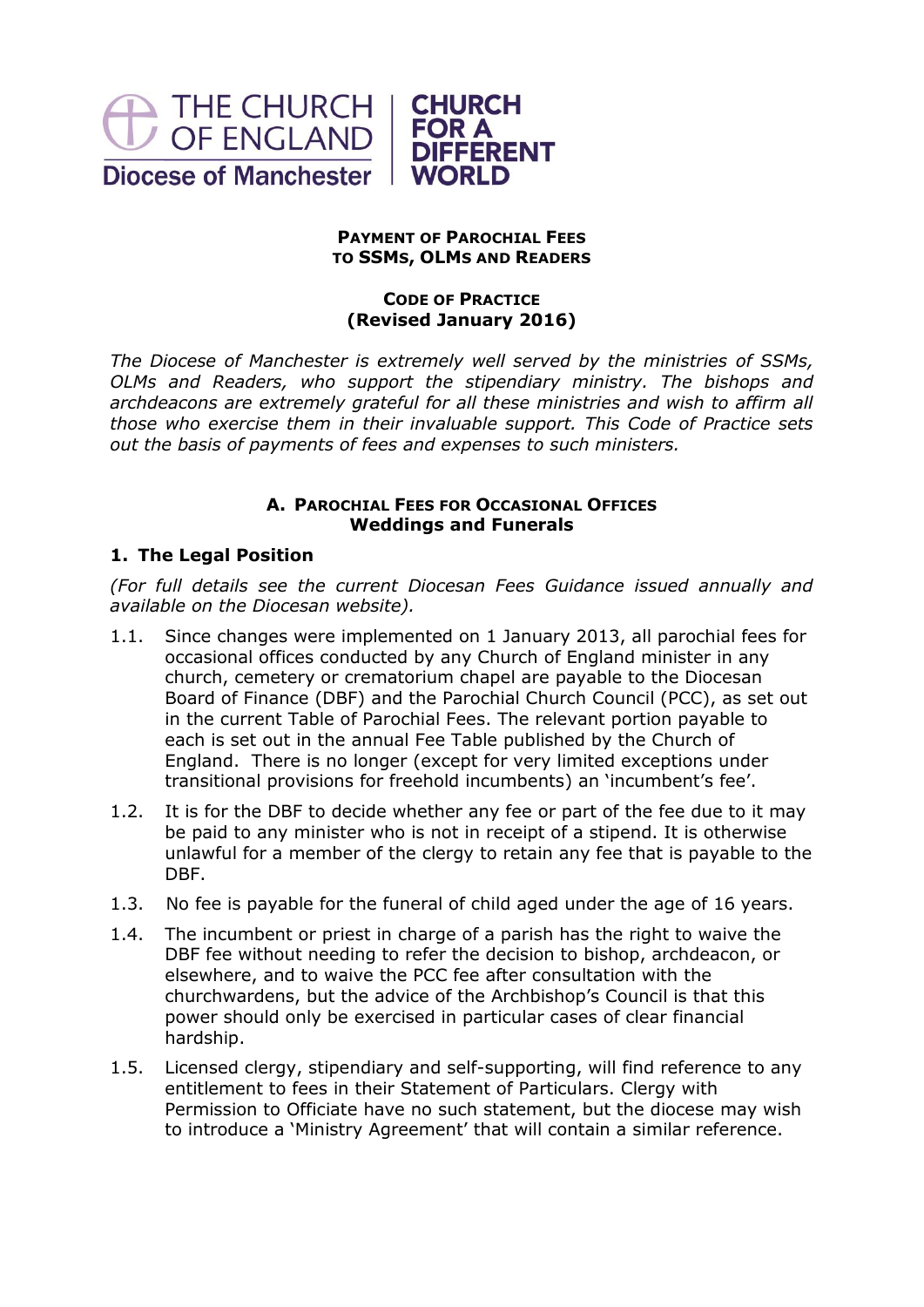# **2. Ministers not in Receipt of a Stipend (e.g. SSMs, OLMs, Readers)**

- 2.1. By decision of the Diocesan Synod (in February 2013) ministers who are not in receipt of a stipend *and not in full-time employment* may claim from the DBF part of the DBF fee for any occasional office they have conducted. Again, this will be two-thirds of the DBF fee and is on condition that they have undertaken the associated pastoral visiting and preparation. They must use the appropriate claim form and under no circumstances must they receive any part of the fee locally.
- 2.2. In order to be able to receive such fees the minister must complete a registration form. The sample letter and registration form covering this are shown below (and available in the current Diocesan Fees Guidance)
- 2.3. Ministers who are not in receipt of a stipend but are in receipt of fees from the DBF are responsible for declaring these as income to HMRC for tax purposes.

#### **3. Travelling and Other Expenses**

- 3.1. Travelling expenses are non-statutory payments and not, therefore, included in statutory fees. The DBF is unable to be involved in collecting, reimbursing or administering these. The payment of expenses for travelling to or from funerals should be arranged and paid locally by agreement between the minister and the funeral director. It is recommended that a standard mileage rate is agreed in each deanery.
- 3.2. Where an SSM, OLM or Reader incurs loss of earnings in order to conduct a wedding or a funeral he/she may claim additional expenses from the PCC concerned, provided the PCC has agreed to the arrangements. Any such additional expenses should not exceed one half of the DBF fee for a funeral service (the 'Casual Duty Fee' below)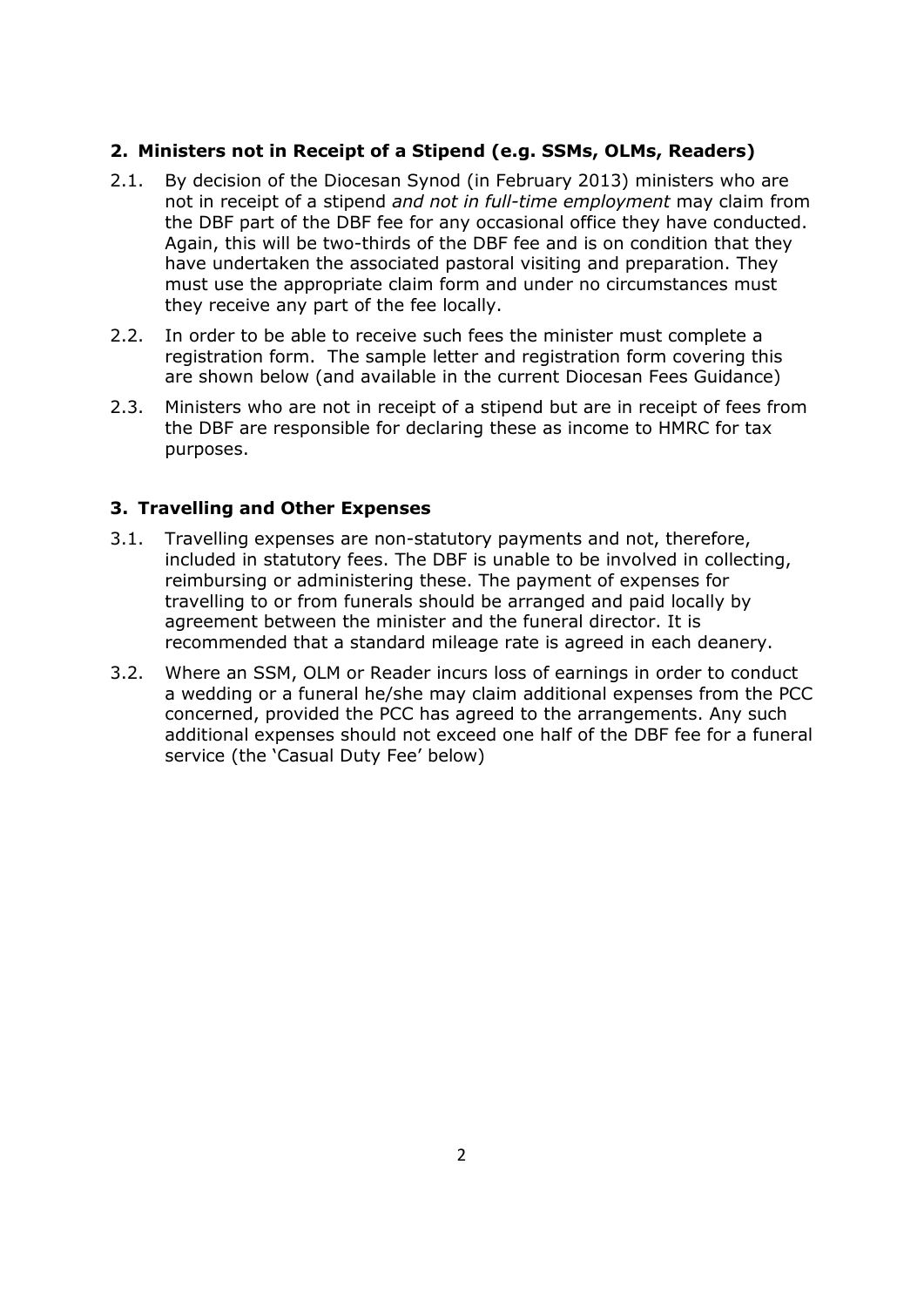#### **B. FEES FOR SUNDAY OR WEEKDAY SERVICES Holy Communion, Morning or Evening Prayer, All-Age services etc.**

**The only ministers able to receive fees for Sunday or weekday services are RETIRED STIPENDIARY CLERGY with Permission to Officiate. The method by which these are paid depends on the circumstances.**

**Other ministers (e.g. SSMs, OLMs, Readers, retired non-stipendiary clergy) may receive travelling expenses but not fees for this type of service.**

#### **4. Travelling Expenses for other Ministers**

- 4.1. All properly incurred expenses of stipendiary clergy, SSMs, OLMs, Readers and retired clergy should be reimbursed by the PCC (or DBF as in 3.2 above). This includes the expenses of clergy and Readers licensed to the parish and retired clergy who normally worship in the parish or benefice.
- 4.2. Where a PCC reimburses travelling expenses they should do so at the same rate as that agreed for reimbursement of their incumbent, priest in charge, or team vicar with responsibility, but **not less than** the DBF mileage rate.

#### **CURRENT FEES from 1 January 2016.**

| Casual Duty Fee (= 50% of DBF Church Funeral Fee)      | £48.00     |
|--------------------------------------------------------|------------|
| Maximum Payment for Casual Duty in any one day         | £96.00     |
| Fee payable to qualifying ministers (2/3 DBF Fee) for: |            |
| <b>Wedding Service</b>                                 | £126.00    |
| <b>Funeral Service</b>                                 | £64.00     |
| Diocesan Mileage Rate                                  | 0.45p/mile |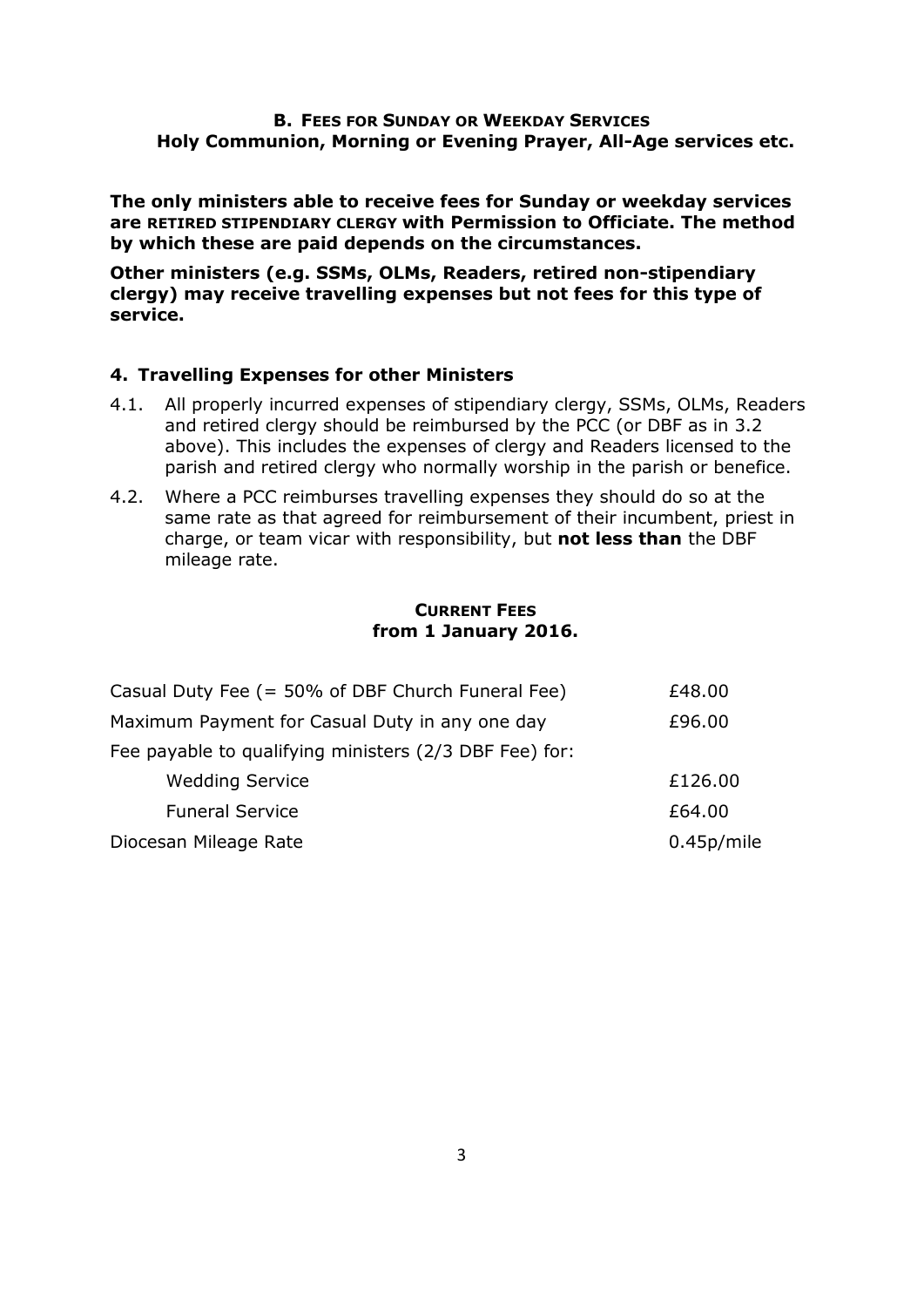#### **FOR FURTHER INFORMATION**

'Fees 2016: Diocesan Systems, Guidance, Fee Table and Specimen Return Forms' *Issued annually by the DBF)*

'A Guide to Church of England Parochial Fees' *Issued by Church House, Westminster, but included in the Diocesan document above*

'Fees Table 2016' *Issued by Church House, Westminster, but included in the Diocesan document above*

'Crematorium Funerals and Parochial Fees' *Issued January 2016 by the Legal Office of the National Church Institutions. Available on the Church of England Website.*

'Church of England Parochial Fees from 1 January 2016 - Frequently Asked Questions' *Available on the Church of England Website*

Church of England Website – Fees section https://www.churchofengland.org/weddings-baptisms-funerals/fees.aspx

*Revised January 2016*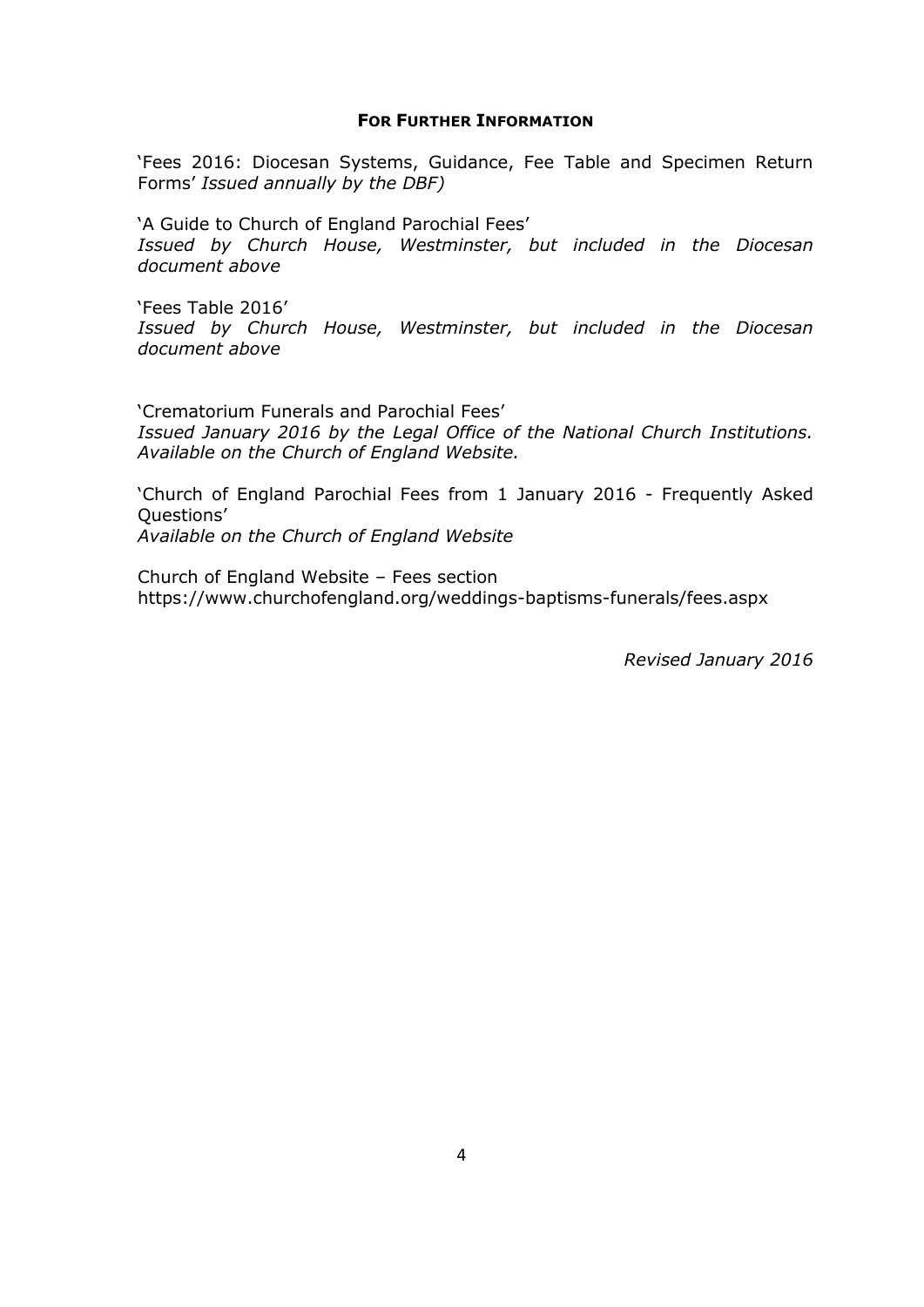Date

Name Department Street Town **County** Postcode

Dear ,

# **Re – Ministers not in Receipt of a Stipend and Occasional Office Fees**

Bolton Deanery sent a motion to Diocesan Synod requesting that Self Supporting Ministers be allowed to receive portion of the DBF fee for weddings and funerals. Synod had a full debate on this issue and passed the following motion:

*"With reducing numbers of stipendiary clergy and fresh patterns of shared ministry the Church relies heavily on Retired Clergy, NSMs, OLMs and Readers. The Church should be seen to promote good practice in ministry and a proper balance between the financial needs of the Church and the principle of the labourer being worthy of hire.*

In the light of this, this Diocesan Synod believes that all ministers not *in receipt of a full stipend or in full time employment should be entitled to receive two thirds of the Diocesan Board of Finance (DBF) fee for weddings and funerals, undertaken at the request of the incumbent, provided they undertake the associated pastoral visiting and preparation. Fees should be reimbursed at the agreed rate and all claims should be via the DBF on an appropriate claim form and the DBF should develop policies and procedures to enable good practice."*

We have now determined the procedures to allow this to happen; the central administration team at Church House will maintain an annual register of those self-supporting ministers who qualify, and who wish, to receive the fee income. We would ask therefore that you indicate on the attached form whether you qualify for receipt of the fees (as outlined in the motion above) and that you wish to do so. We would also ask that you supply bank account details so that payment can be made by BACCs transfer.

It has been determined that this should apply from the first of April of this year and we will therefore, backdate any payments to that date. A form for you to indicate any services you have conducted between April  $1<sup>st</sup>$  and July  $31<sup>st</sup>$ , is located on the rear of the registration form.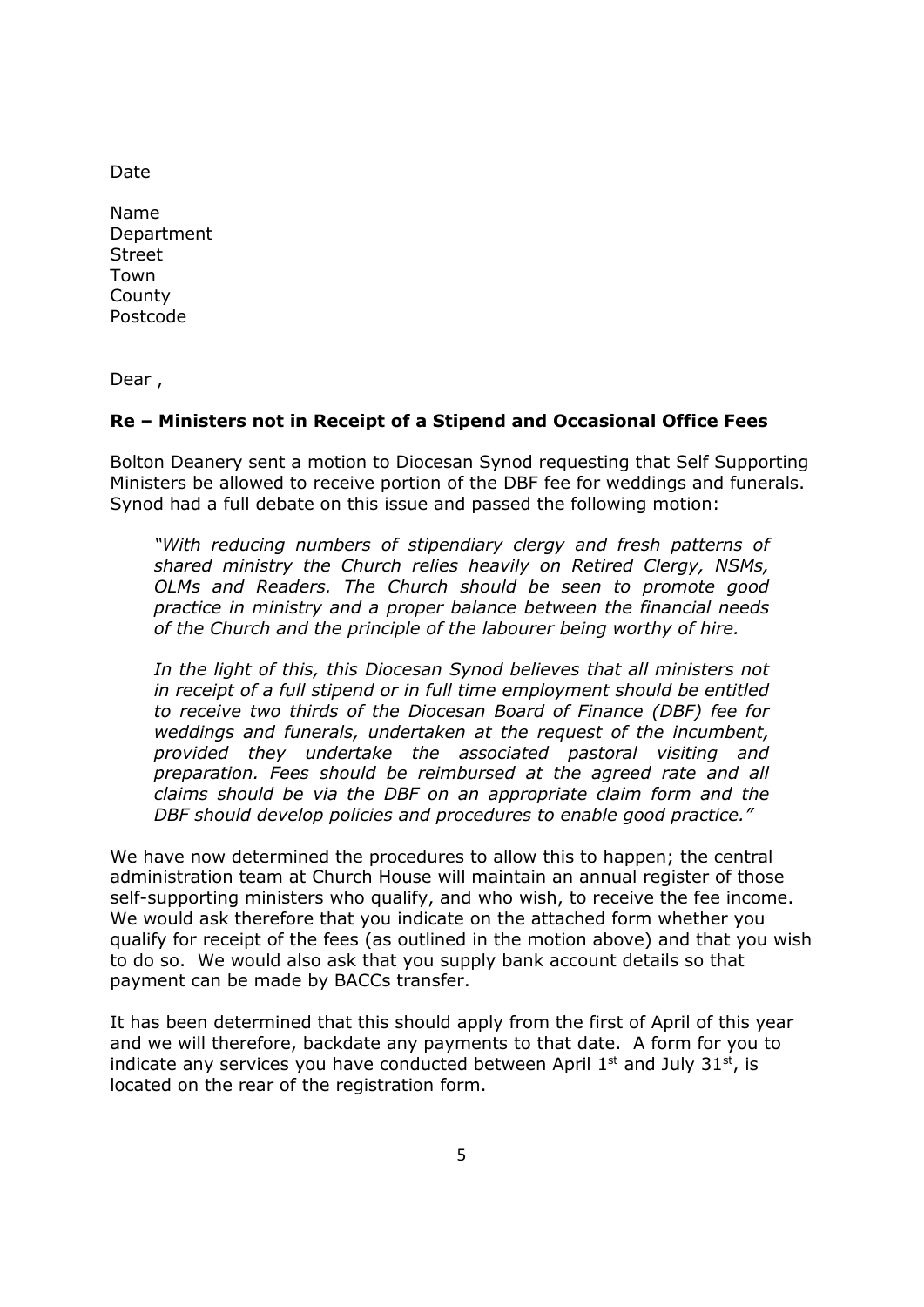All ministers are reminded of the need to make an HMRC declaration where appropriate.

Monthly return forms from each parish have been amended so that the incumbent can indicate which services have been carried out which attract the fee income and by whom. Each month these will be reconciled with the register and payments made appropriately. Payment will be made within 14 days of receipt of the form.

Yours sincerely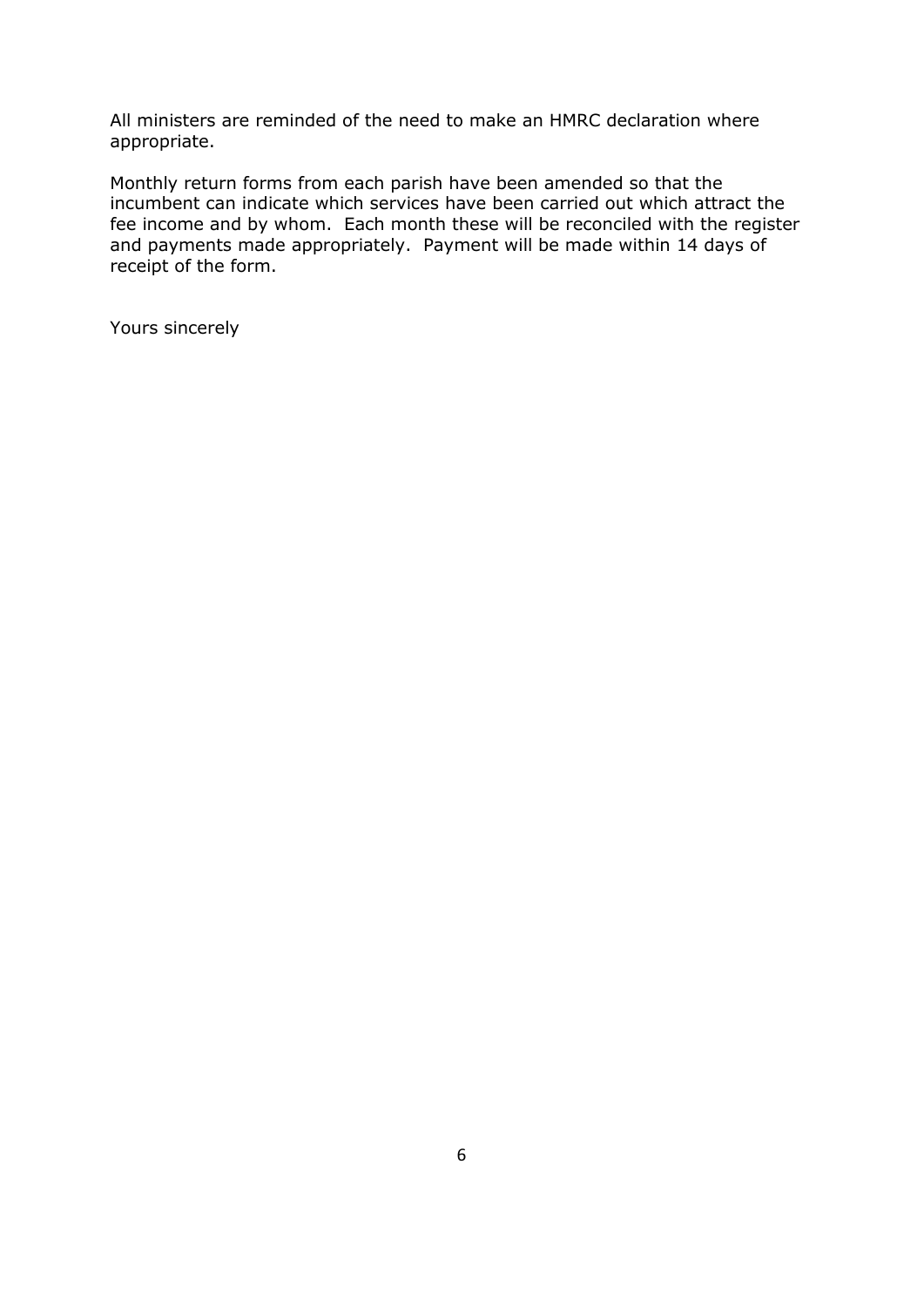# **SSM FEES Registration Form 201\_**

Please circle the appropriate answer:

- I am a minister not in receipt of a full stipend or in full time employment Yes No
- I wish to claim 2/3 of the DBF portion of the fee for weddings and funerals  $\overline{Yes}$  No  $Yes$

Name

Signature

Date

Bank:

Sort code:

Account number:

Name of Account holder: